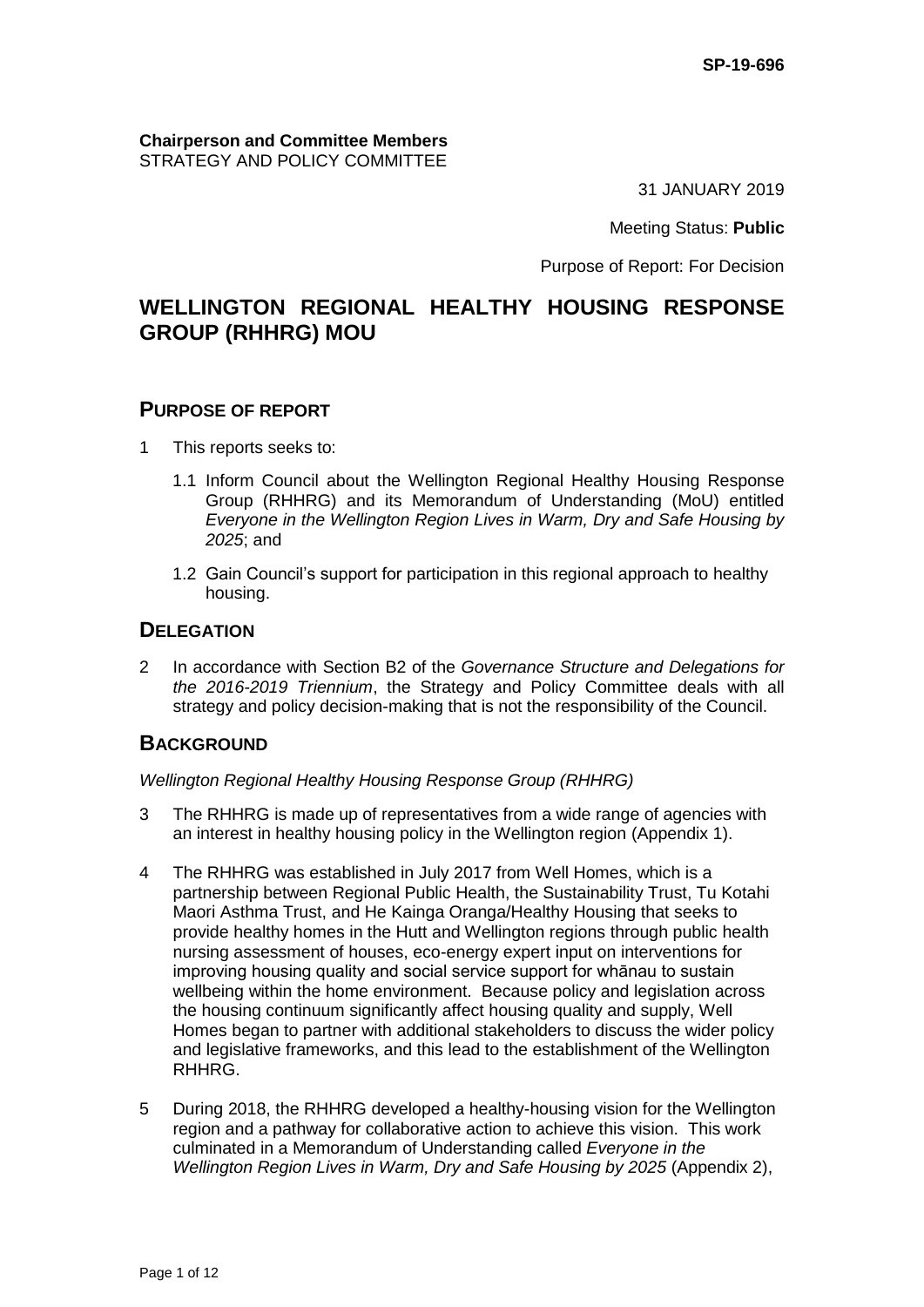which outlines the RHHRG's joint vision, mission, and commitment to collective action to ensure that everyone in the Wellington region lives in warm, dry, safe housing.

- 6 On 4 October 2018, a number of member agencies signed the MoU. Signatories to the MoU make a number of commitments, including but not limited to:
	- Upholding the partnership model prescribed in Te Tiriti o Waitangi;
	- Ensuring inclusive engagement that privileges the voice of those directly affected by poor housing;
	- Committing to a joint approach to action across government, health, social and housing sectors in the Wellington region;
	- Engaging in regional and national dialogue and information exchange to provide learning and identify challenges/opportunities to influence strategic decision-making for local, regional and national policy development, regulations and legislation; and
	- Developing cross-sector partnerships within the Wellington region to design and deliver integrated effective healthy housing services.

### **ISSUES AND OPTIONS**

#### *Determining Council's Role in Housing*

- 7 The strategic direction of the *Long term plan 2018-38 (toitū Kāpiti)* includes an aspiration for "a resilient community that has support for basic needs and feels safe and connected". Healthy housing is a fundamental component of community resilience; however, determining Council's role in housing is a complex task.
- 8 In its submission to the *Long term plan 2018-38*, the Communities Housing Taskforce (the Taskforce) encouraged Council to undertake more work in relation to housing needs assessments; support for community housing providers; housing supply; housing demand; central government policy; and the quality of current housing stock (see Appendix 3 for the full list of Taskforce recommendations).
- 9 Some of the Taskforce's recommendations were for specific actions that Council should undertake in partnership with local iwi authorities, community housing providers, and government agencies; while other recommendations were for Council to play a stronger role in advocating central government to undertake more work in the district.
- 10 In the *Long term plan 2018-38*, Council acknowledged that it "has a role in social housing as it provides affordable housing", and made a commitment to "over the next three years … consider our wider role in social housing" (LTP, p82).
- 11 While healthy housing and social housing are not entirely the same, there are important crossovers and it is important for Council to consider its role across both.
- 12 Presently, Kāpiti Coast District Council is a participant of the RHHRG, but has not signed the MoU.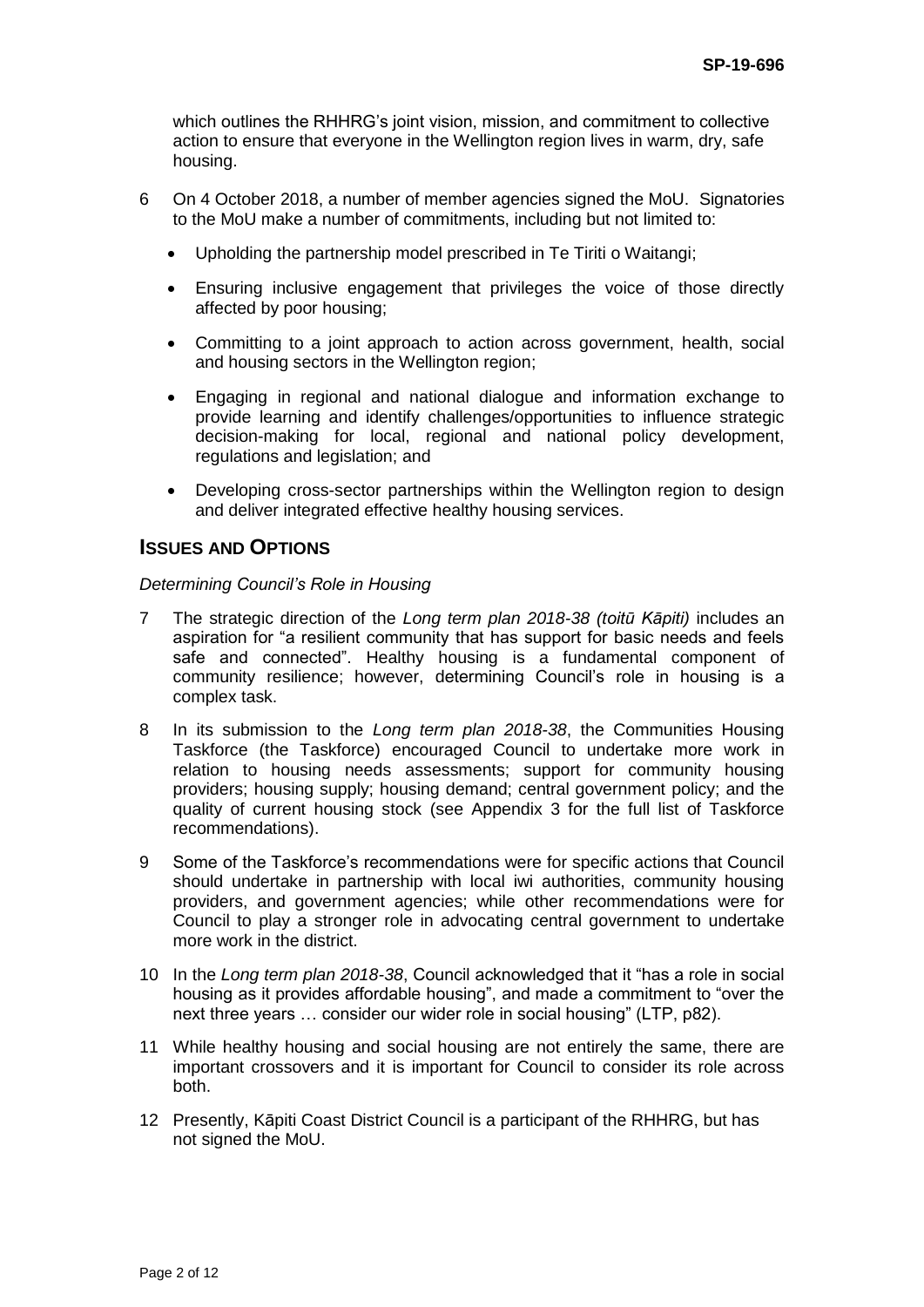- 13 Greater involvement in the RHHRG could provide a number of benefits to Council, including:
	- 13.1 Progress towards the LTP goal of 'a resilient community that has support for basic needs and feels safe and connected';
	- 13.2 Assistance in determining its role in relation to healthy housing of all types, including social housing;
	- 13.3 Increased opportunities for the Kāpiti Coast District to be included in programmes that support access to healthy homes (e.g. regional programmes to improve housing quality for low income households, as in the Well Homes programme);
	- 13.4 Increased opportunities for Kāpiti Coast District Council to become informed early on about proposed changes to central government policy; and
	- 13.5 Progress towards a number of the Taskforce recommendations, particularly those related to collaboration with other agencies and advocacy towards central government on:
		- Housing needs assessments (Recommendations 1A, 1B, and 1C);
		- Help for Community Housing Providers (Recommendation 2A);
		- Increasing supply (Recommendations 3D, 3G, and 3H);
		- Decreasing demand (Recommendation 4A); and
		- Central government policy change (Recommendation 5A).

# **CONSIDERATIONS**

### Policy considerations

14 There are no immediate policy considerations associated with signing the MoU and appointing a representative; however, signatories to the MoU agree to a number of principles and commitments (see paragraph 6 above). Some of the commitments may have policy considerations in the future (e.g. adopt a joint approach to action). Any policy considerations that do arise will be reported back to Council for further decision making, as required.

### Legal considerations

15 Legal Counsel has been briefed on this matter; no considerations exist at this time.

# Financial considerations

16 Initial participation in the RHHRG will be carried out within existing budgets. Any future budget considerations that may arise will be managed through the Annual Plan and/or Long Term Plan planning processes.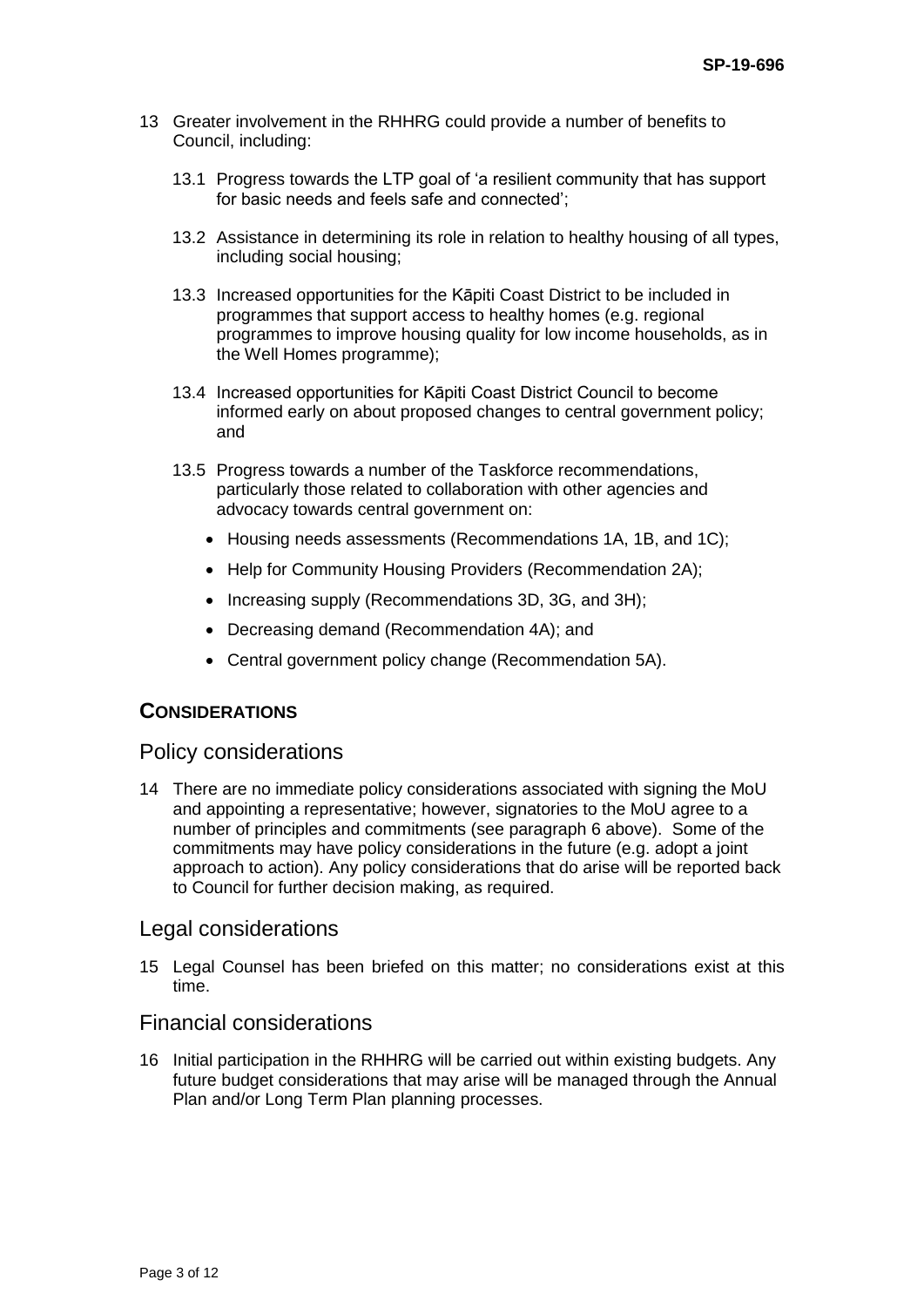# Tāngata whenua consideration

17 A briefing is scheduled for Te Whakaminenga o Kāpiti on 12 March 2019, which will provide an update on housing issues and initiatives, including the regional approach to healthy housing.

# Strategic considerations

18 *Toitū Kāpiti* includes an aspiration for a resilient community that has support for basic needs and feels safe and connected. Because healthy housing is a fundamental component of community resilience, participation in the RHHRG will contribute to the attainment of this aspiration.

# **SIGNIFICANCE AND ENGAGEMENT**

### Significance policy

19 This matter is deemed to be of low significance as it relates to a decision to participate in a regional forum.

### Consultation already undertaken

20 Kāpiti Coast Communities Housing Taskforce provided a submission to the LTP Consultation Document on 23 April 2018. Participation in the RHHRG, and the development and implementation of a regional work plan, is a positive step towards a number of the Taskforce recommendations.

## Engagement and publicity

21 An engagement plan is not required for the initial participation in the RHHRG. Once the development of the regional work plan is complete, an engagement plan may be developed, depending on the content of the regional work plan. Any announcements about the signing of the MoU will be coordinated with members of the RHHRG.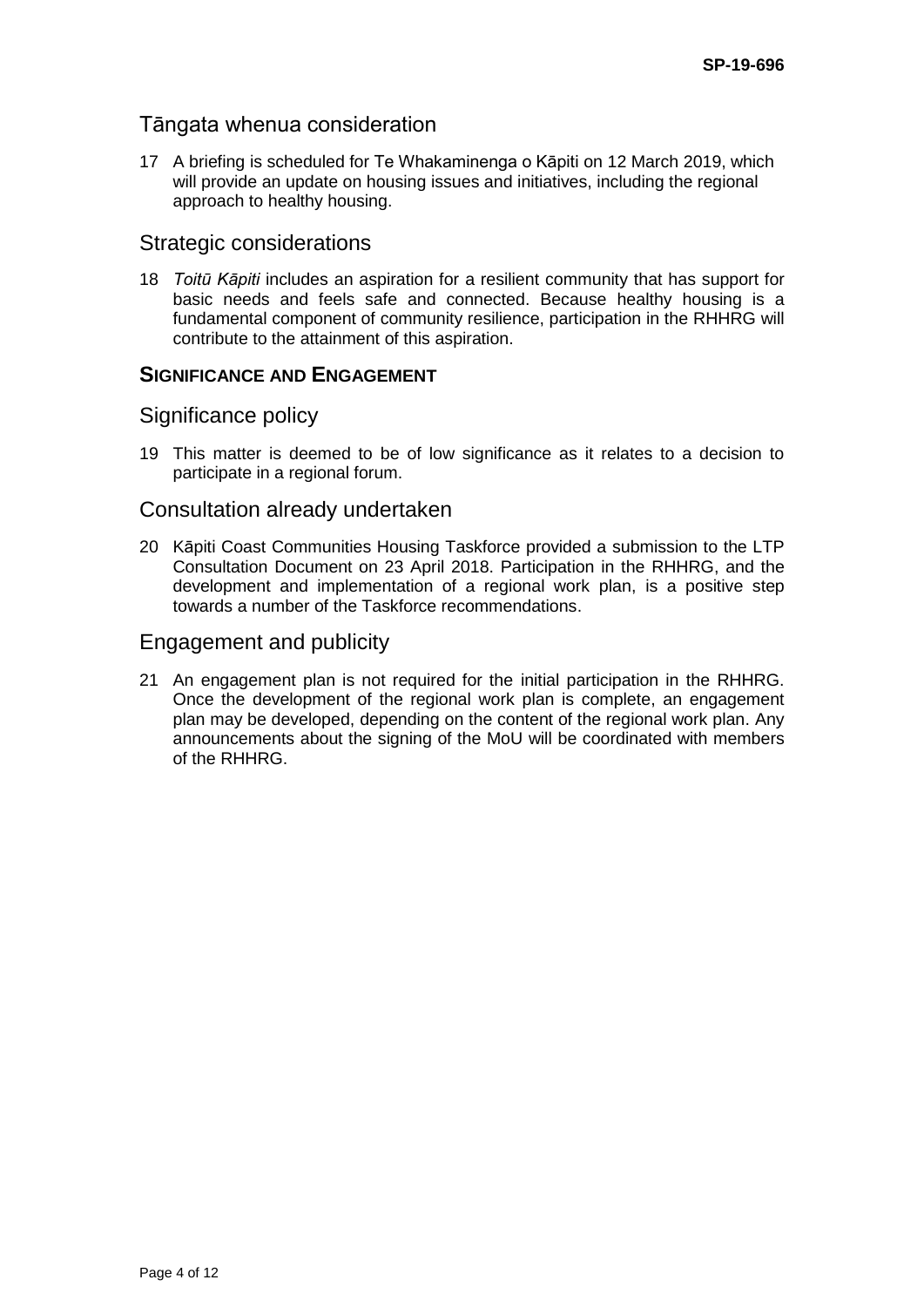# **RECOMMENDATIONS**

That Council:

- 1 Note the Wellington Regional Healthy Housing Response Group (RHHRG) and its Memorandum of Understanding (MoU) entitled *Everyone in the Wellington Region Lives in Warm, Dry and Safe Housing by 2025*; and
- 2 Support Council's participation in the RHHRG regional approach to healthy housing by agreeing to the Mayor signing the MoU.

| <b>Report prepared by</b>                                       | <b>Approved for</b><br>submission                | <b>Approved for</b><br>submission                              |  |
|-----------------------------------------------------------------|--------------------------------------------------|----------------------------------------------------------------|--|
| <b>Brandy Griffin</b>                                           | Sean Mallon                                      | Tania Parata                                                   |  |
| <b>Senior Policy Advisor,</b><br><b>Strategy &amp; Planning</b> | Group Manager,<br><b>Infrastructure Services</b> | <b>Acting Group Manager,</b><br><b>Strategy &amp; Planning</b> |  |

# **ATTACHMENTS**

Appendix 1: Wellington Regional Healthy Housing Response Group membership

Appendix 2: *Everyone in the Wellington Region Lives in Warm, Dry and Safe Housing by 2025* Memorandum of Understanding.

Appendix 3: Recommendations from the Communities Housing Taskforce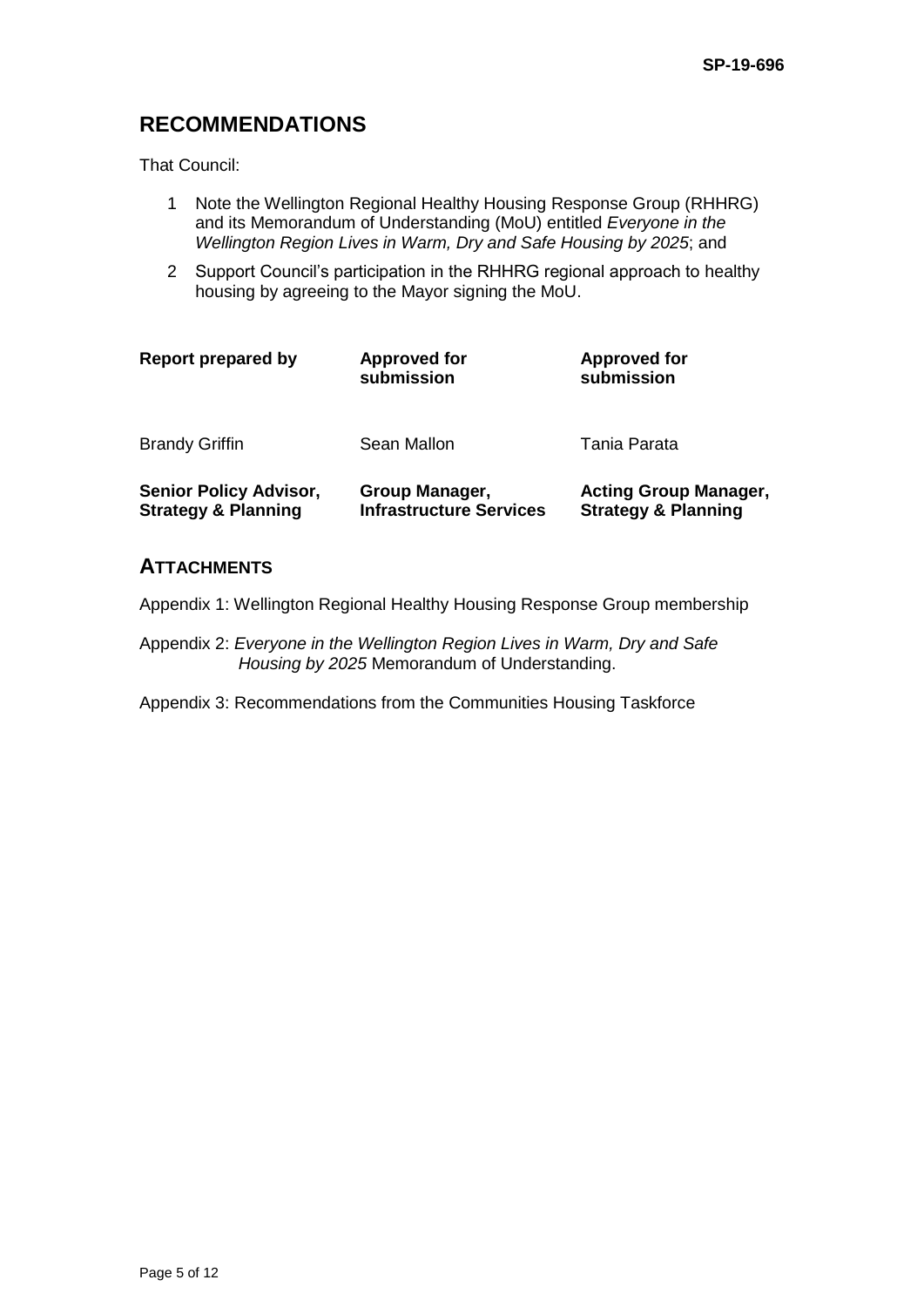# **Appendix 1: Wellington Regional Healthy Housing Response Group membership**

Greater Wellington Regional Council and Te Puni Kōkiri (TPK)<br>Hutt City Council Hutt City Council Porirua City Council **Treasury Treasury** Wellington City Council **Sustainability Trust** Sustainability Trust Regional Public Health **Energy Efficiency and Conservation Authority (EECA)** Capital Coast District Health Board Community Housing Aotearoa Hutt Valley District Health Board **Salvation Army** Wairarapa District Health Board **DCM** (formerly Downtown Community Ministry) Tu Kotahi Māori Asthma Trust Wesley Community Action Asthma and Respiratory Foundation NZ Connecting Communities Wairarapa Ministry of Business, Innovation and Employment (MBIE) Renters United Ministry of Social Development (MSD) BRANZ Housing NZ University of Otago, School of Medicine, Wellington

Human Rights Commission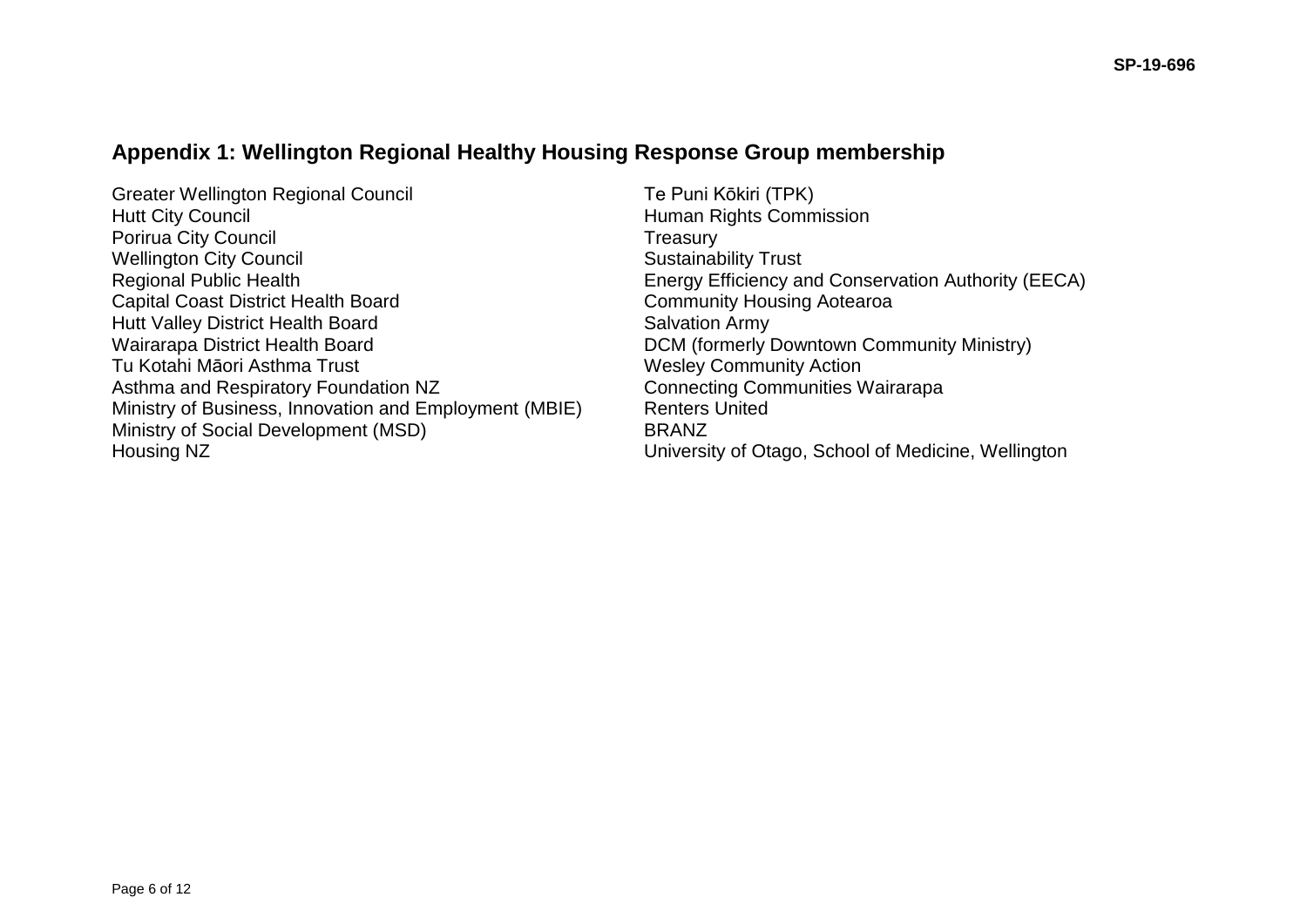# **Appendix 2**

# *Everyone in the Wellington Region Lives in Warm, Dry and Safe Housing by 2025*

### **Memorandum of Understanding**

### **Regional Health Housing Response Group**

### **August 2018 \_\_\_\_\_\_\_\_\_\_\_\_\_\_\_\_\_\_\_\_\_\_\_\_\_\_\_\_\_\_\_\_\_\_\_\_\_\_\_\_\_\_\_\_\_\_\_\_\_\_\_\_\_\_**

### **Background**

A warm dry home is the foundation of health and wellbeing throughout life. Housing is an important underlying determinant of health, with housing quality and household crowding playing a major role in health outcomes<sup>1</sup>. Poor living conditions, including dampness and crowding, are significant risk factors for acute rheumatic fever. Housing is contributing to hospitalisation and re-hospitalisation rates for children in New Zealand, notably for respiratory infections  $2$ . These conditions increase their risk of future ill health and poorer performance across a range of social indicators. The burden of disease associated with housing conditions is particularly high for Māori and Pacific whānau<sup>3</sup>.

This MoU confirms the commitment of key organisations, decision-makers and implementers in the healthy housing space in the greater Wellington region. We commit to joined-up action on improving housing for better health outcomes and to achieve our vision that *Everyone in the Wellington Region Lives in Warm, Dry and Safe Housing by 2025.*

#### **Role**

The policy and legislative environment that spans housing is complex – from homelessness (supply and demand) to tenancy/landlord relationships, fuel poverty, housing/health literacy (quality). Given that policy and legislation significantly affect housing quality and housing supply, a coherent approach among all the agencies involved in the housing space will have better impact and avoid duplication. The role of the Regional Healthy Housing Response Group (The Group) is to support a collaborative regional approach to healthy housing in the Wellington region. The Group will provide advice and leadership to develop an effective work plan and ensure implementation.

<sup>1</sup> Krieger, J. and D.L. Higgins, *Housing and health: time again for public health action.* American Journal of Public Health, 2002. **92**(5): p. 758-768.

<sup>2</sup> 87.3% re-hospitalised at 5502 days following the initial admission (compared to 56% of children admitted with 'non-preventable hospitalisation' conditions)

<sup>3</sup> *"Housing is a health issue too"* Dr. Bryn Jones[, https://thespinoff.co.nz/atea/01-03-2018/housing-is-a-health](https://thespinoff.co.nz/atea/01-03-2018/housing-is-a-health-issue-too/)[issue-too/](https://thespinoff.co.nz/atea/01-03-2018/housing-is-a-health-issue-too/)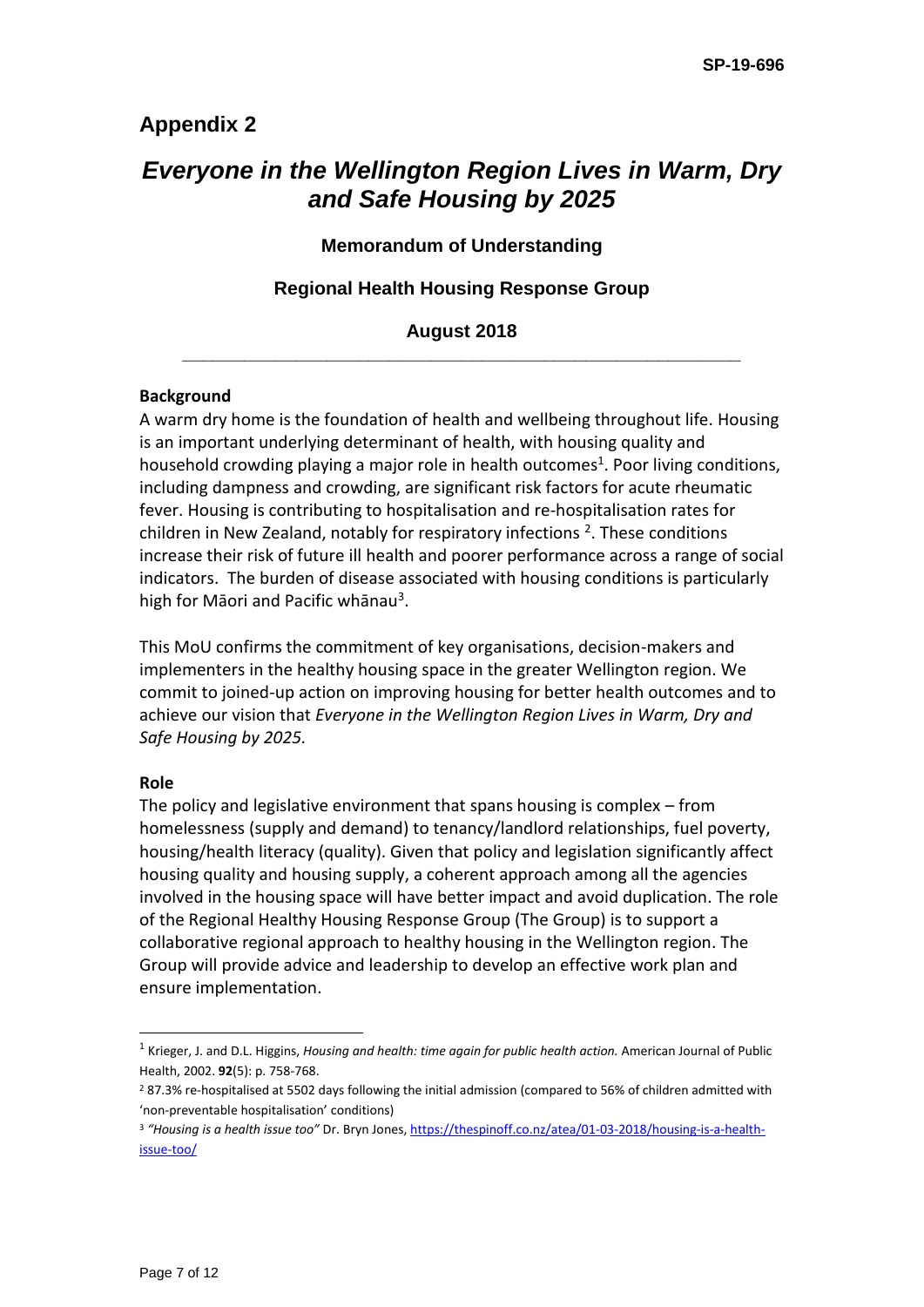### **Responsibilities**

Signatories to this MoU agree to:

- Uphold Te Tiriti o Waitangi principles with a view to reducing inequities and improving health outcomes for Māori, upholding the partnership relationship and working together in a spirit of collaboration and collective responsibility.
- Attend quarterly meetings and receive reports of working groups as required, providing high level monitoring of agreed measures.
- Support a core sub-group of organisations to consult on and coordinate a regional work plan (including Annual Plan and 3- year Plan).
- Commit to supporting administration of The Group (through a backbone organisation) and items detailed in the Annual Plan.
- Commit to a joint approach to action across government, health, social and housing sectors in the Wellington region;
- Engage in regional and national dialogue and information exchange to, provide learning, and identify challenges/opportunities to influence strategic decision-making for local, regional and national policy development, regulations and legislation.
- Ensure inclusive engagement that privileges the voice of those directly affected by poor housing, and reflects community aspiration in collaborative housing work. This especially includes representation from Māori, Pacific and other groups overrepresented in poor health outcomes.
- Develop cross-sector partnerships within the Wellington region to design and deliver integrated effective healthy housing services that meet the needs of individuals, whānau and communities.
- Ensure the planning, delivery and evaluation of work-plans meets the needs of Māori and Pacific communities, including the collection of specific data and frameworks for evaluation that are meaningful to Māori and Pacific communities.
- Create an enabling environment that allows the work of The Group to succeed. This includes providing or planning for resources as well as delegation of responsibility for implementation and administrative support of The Group.
- Identify success criteria to deliver and measure impact and facilitate strategic learning.

### **Vision**

*Everyone in the Wellington Region Lives in Warm, Dry and Safe Housing by 2025*

### **Scope**

In order to realise our vision and achieve measureable change, we commit to focussing our work in a number of key areas. These are:

- Housing quality
- Energy hardship
- Healthy housing literacy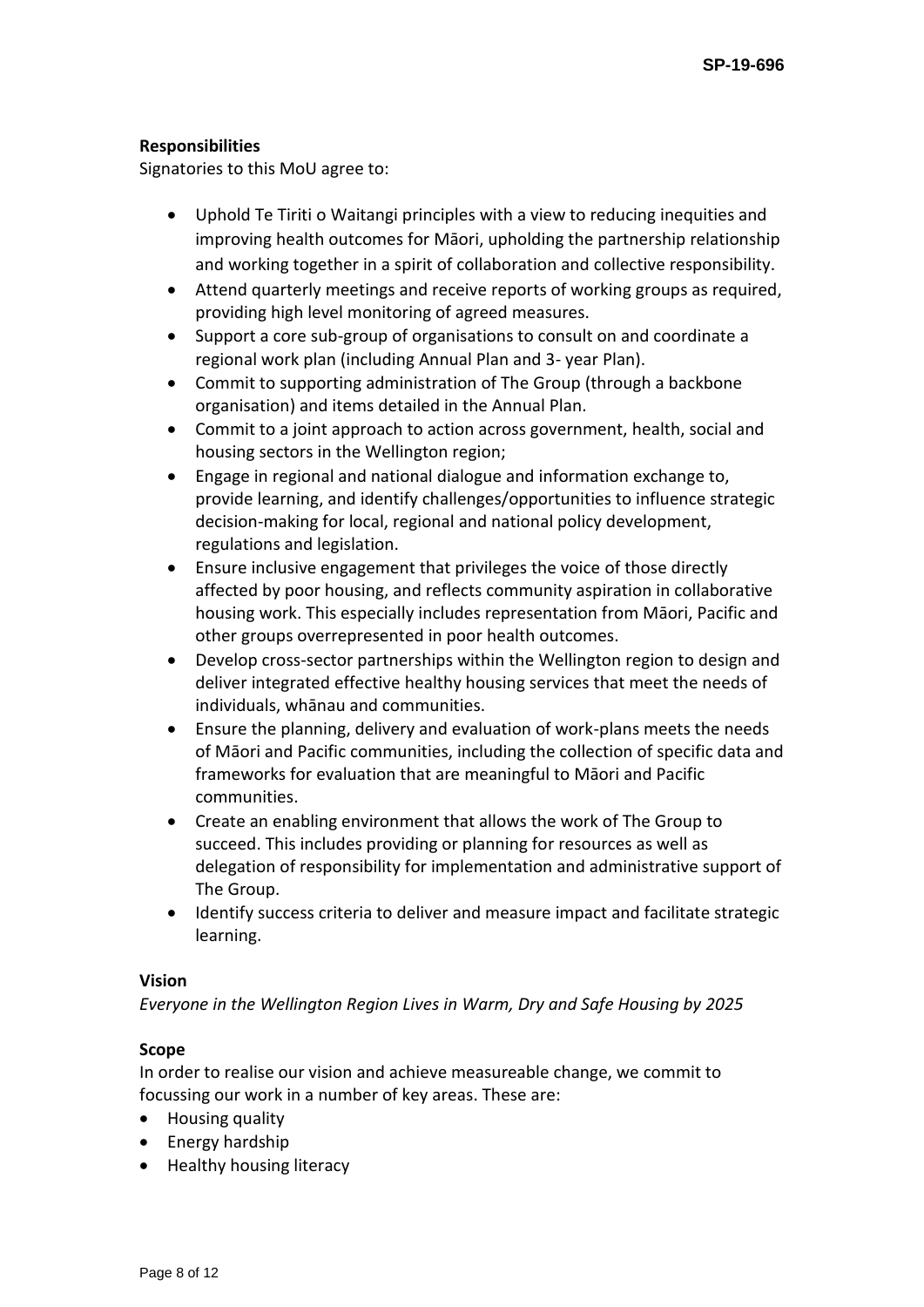The Group seeks to influence the following areas where they intersect with the provision of healthy housing:

- Homelessness
- Location and supply of housing
- Behaviour change and cultural awareness
- Urban design and planning process
- Policy development in local and central government.
- Social connectedness

To guide our work our baseline standards for a healthy home are:

- It is warm and affordable to heat, and has adequate ventilation to support good air quality and thermal comfort even in extreme conditions;
- It is free from hazards, safe from harm and promotes a sense of security;
- Its occupants have security of tenure

### **Meetings**

- Meetings will be held on a quarterly basis for 1.5 hours. Teleconferencing will be available. (Quorum TBC)
- Meetings will be chaired by Greater Wellington Regional Council
- The agenda and papers will be circulated at least 4 days before each meeting.
- Secretariat arrangements will be determined by the core sub-group:
	- o Secretary will work with Chair to confirm the agenda, set up the meeting schedule, venue and invitations
	- o Chair sets up a roster for meeting minutes among the membership
- If required subgroup meetings will be arranged outside of these times at a time convenient to subgroup members.

### **Minutes and actions**

The draft minutes and actions will be circulated to The Group within seven days of the meeting.

#### **Signatories**

A list of current MoU signatories and contact details will be kept by the Secretary.

**This Memorandum of Understanding is signed by the following authorised representative on behalf of their organisation:**

| Signature:        |                |
|-------------------|----------------|
| <b>Full Name:</b> |                |
| Designation:      |                |
| On behalf of:     | (Organisation) |
| Date:             |                |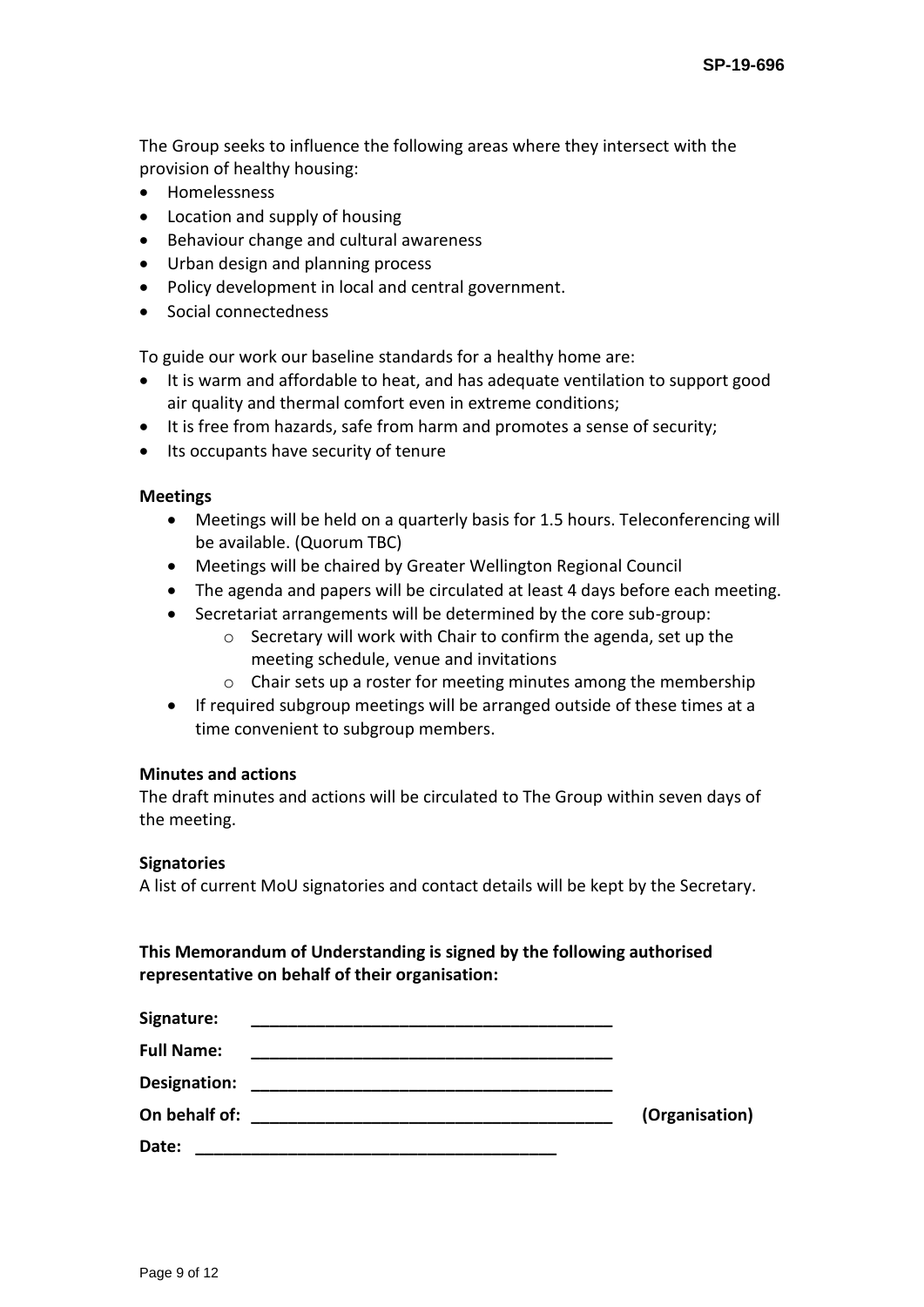# **Appendix 3: Recommendations from the Communities Housing Taskforce**

| Rec.           | <b>Issue</b>                              | <b>Recommendation</b>                                                                                                                                                                                                                                                                                                 |
|----------------|-------------------------------------------|-----------------------------------------------------------------------------------------------------------------------------------------------------------------------------------------------------------------------------------------------------------------------------------------------------------------------|
| 1A             |                                           | That Kāpiti Coast District Council completes a Housing Needs Assessment before 31 December 2018 in conjunction<br>with its NPS Housing Development Capacity Assessment.                                                                                                                                               |
| 1B             | Housing needs<br>assessments              | That KCDC completes an NPS Housing Development Capacity Assessment by 31 December 2018 in conjunction with a<br>Housing Needs Assessment.                                                                                                                                                                             |
| 1 <sup>C</sup> |                                           | Council immediately engages and works with local iwi authorities to provide for their housing needs.                                                                                                                                                                                                                  |
| 2A             | Helping<br>Community<br>Housing providers | That KCDC immediately establishes and supports a Community Housing subcommittee of Council, in conjunction with<br>MSD and MBIE and Community Housing Aotearoa, to ensure ongoing help and support to the Community Housing<br>sector, and a forum for the ongoing relationship to nurture each other's housing work. |
| 3A             |                                           | That Council lease its social housing stock and land to the local Registered Community Housing Providers - Dwell<br>Housing Trust or Link People or Paekakariki Housing Trust, and iwi if they wish, by December 2018.                                                                                                |
| 3B             |                                           | That Council immediately investigate why landowners do not want to rent unused habitable units that they own, and<br>use the results to free up these potential homes.                                                                                                                                                |
| 3C             | Helping increase<br>supply                | Council immediately investigate why Medium Density zoned landowners do not want to develop properties that they<br>own for more homes, and use the results to increase the likelihood of more homes.                                                                                                                  |
| 3D             |                                           | Council work with Government to use its powers to ensure that Medium Density zoned land is developed for more<br>homes within 5 years, particularly areas without owner occupiers that do not wish to sell.                                                                                                           |
| 3E             |                                           | Council implement planning rules that require housing subdivisions to provide a quota of affordable sections/homes,<br>or a contribution to Council for affordable housing development nearby.                                                                                                                        |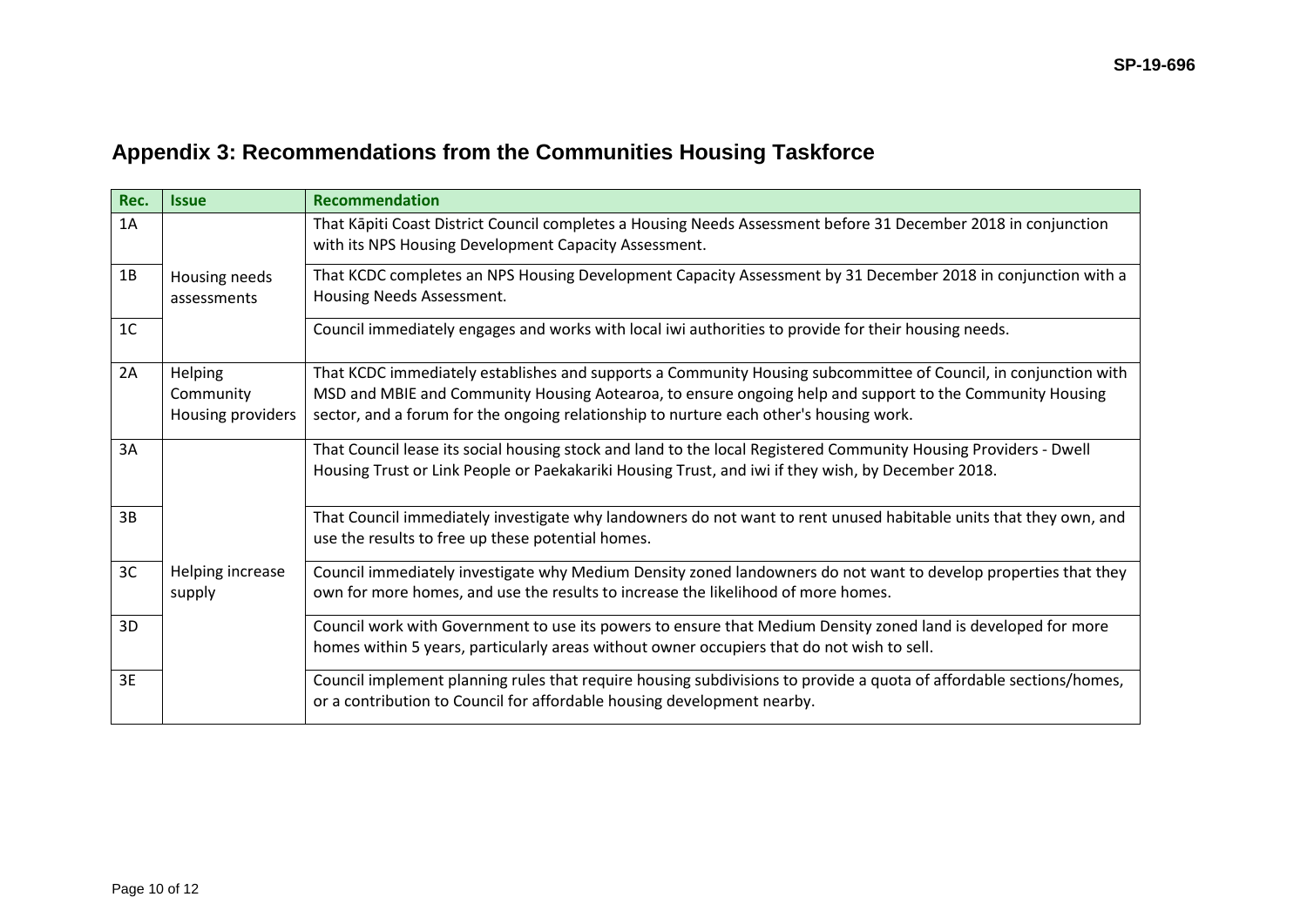| Rec.   | <b>Issue</b>                                                | <b>Recommendation</b>                                                                                                                                                                                                                                                               |
|--------|-------------------------------------------------------------|-------------------------------------------------------------------------------------------------------------------------------------------------------------------------------------------------------------------------------------------------------------------------------------|
| 3F(i)  |                                                             | That Council waive or reduce its fees and levies as appropriate when a residential development includes provision for<br>affordable or social or papakainga housing, particularly where it is to be purchased by a recognised or run by a<br>recognised Community Housing provider. |
| 3F(ii) |                                                             | That Council use discretion and scaling in the application of its rules, Development Contributions and required items,<br>particularly where the homes being developed are smaller or are socially clustered.                                                                       |
| 3G     | Helping increase<br>supply<br>(continued)                   | That Council immediately request Government to urgently fund and develop affordable and social housing on<br>suitable NZTA owned Residential zoned land surplus from the construction of the Kāpiti Expressway, to remedy the<br>earlier loss of housing.                           |
| 3H     |                                                             | That Council immediately request Government to urgently sell the houses on residential land surplus from the<br>construction of the Kāpiti Expressway, to remedy the earlier loss of housing.                                                                                       |
| 31     |                                                             | That Council look at its land holdings to assess if any land may be surplus to community requirements and is zoned as<br>suitable for affordable or social housing provision.                                                                                                       |
| 4A     | Helping decrease<br>demand                                  | That Council determines what it considers are the likely causes of housing demand and rising prices that work against<br>NZ homeowners and Community Housing Providers, and request Government remove these causes with policy<br>changes.                                          |
| 5A     | Central<br>government<br>policy                             | That Council immediately request that Government significantly improve the security of tenure for home renters.                                                                                                                                                                     |
| 6A     | Helping improve<br>the adequacy of<br>Kāpiti Coast<br>homes | That Council continuously promote good practice around safe, dry and healthy homes, and continue to provide<br>Sustainable Home Advice to assist people in all homes.                                                                                                               |